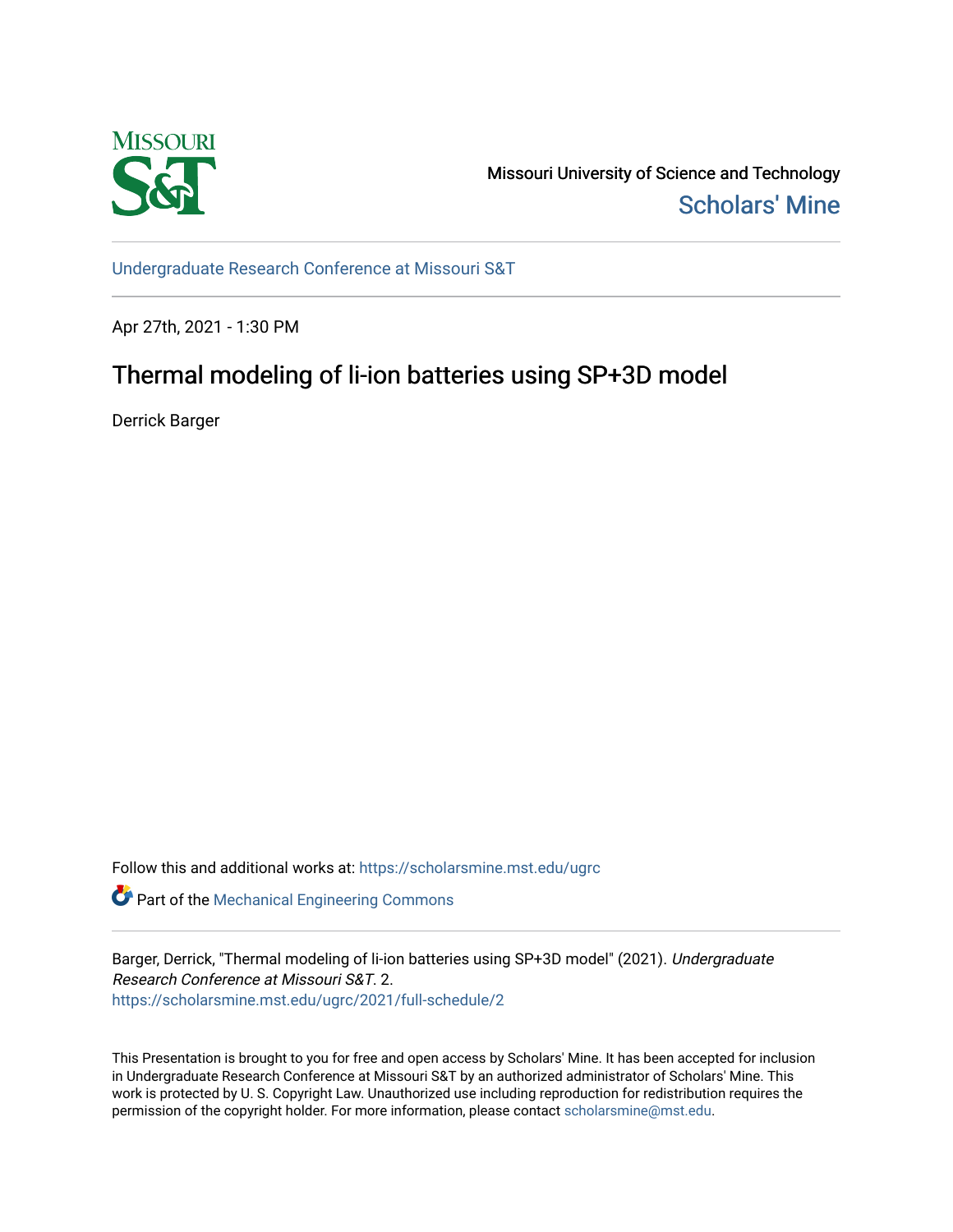# **Modeling of Thermal and Electrochemical Behavior of Lithium-Ion Batteries Using a Single Particle Model with Coupled 3D Heat Generation**

Researcher: Derrick Barger

Faculty Advisors: Dr. Jonghyun Park and Dr. Robert Landers

Missouri University of Science and Technology department of mechanical and aerospace engineering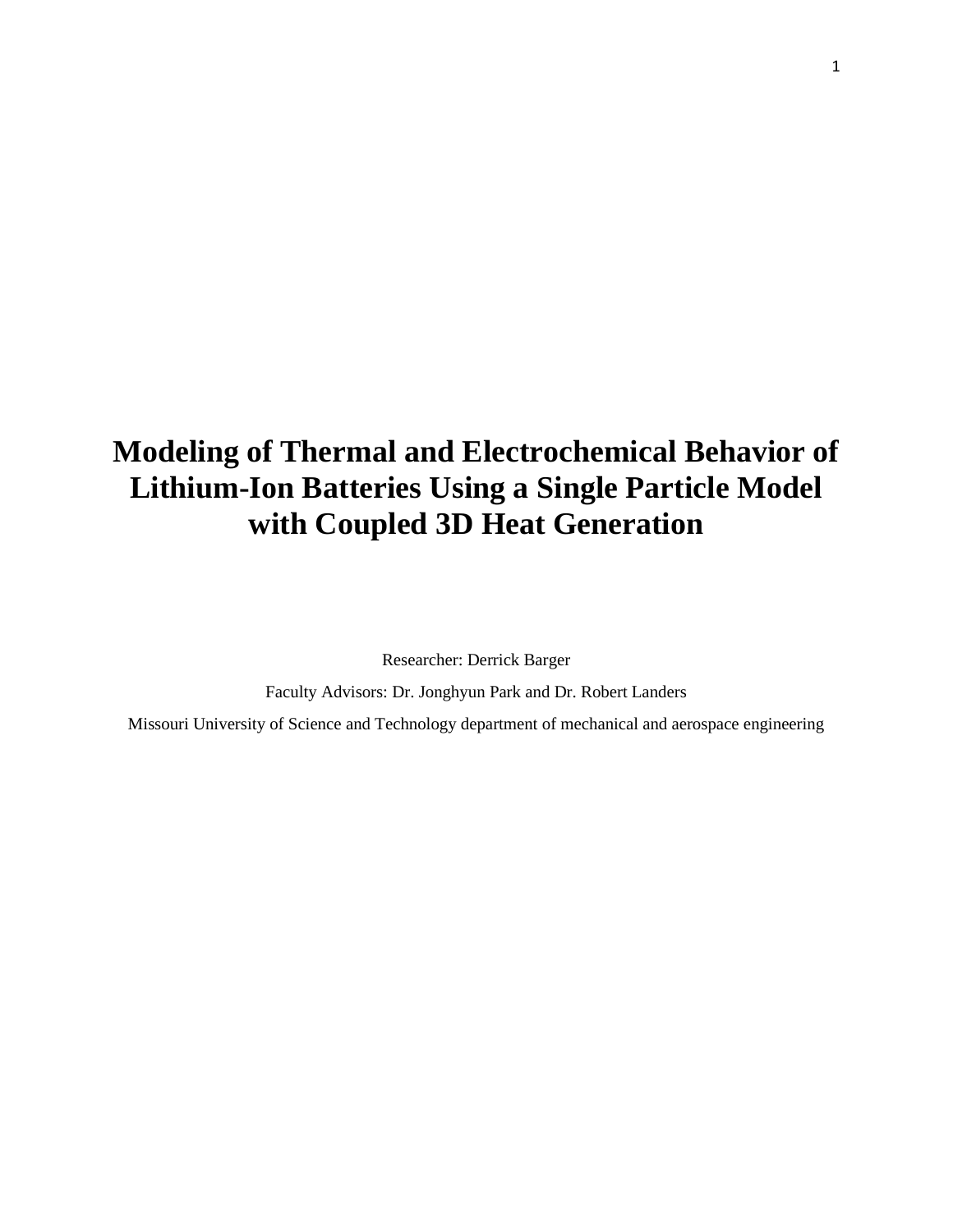#### **Abstract**

An ideal battery model must gather sufficient electrochemical data about the system while remaining computationally efficient. To prevent failure from thermal runaway, understanding the thermal characteristics of a battery is essential.

To achieve this, we have developed a single particle (SP) model, a simplified but accurate approach to battery modeling, and compared this to a previously designed 3D model. After validating the battery electrochemistry, equations were introduced to calculate the heat generation with a coupled 3D heat transfer component to provide data on the cell temperature. This same model was used to simulate a multi-cell pack.

The results indicate close electrochemical and thermal accuracy between the two models at multiple discharge rates. However, the SP+3D model can reach these results more than 60 times faster than the 3D model. By more efficiently simulating the battery discharge, the SP+3D model can be applied to a variety of future test scenarios.

#### **Introduction**

As humanity's reliance on sustainable fuel sources grows, as does our need for more advanced energy storage systems. Producing and testing on physical batteries can be a time consuming and costly process, so it is necessary to have methods to virtually simulate and model new battery technology. Furthermore, because batteries can be quite complex and difficult to observe during operation, battery models are needed to provide real time data on a battery system. This is called a battery management system (BMS) and they provide important data on a battery's health.

There are a variety of ways to simulate a battery, and there is typically a trade off between amount of data and computation time. The standard 3D modeling method provides the most accurate overview of a battery at the cost of a very lengthy computation time. This makes it more difficult to use for research and entirely impractical for real world application. In contrast, the single particle model sacrifices increased electrochemical data for computation time. The SP model is unique in that it assumes both the anode and cathode are spherical particles of identical size and shape. This assumption greatly simplifies the amount of computational power required to perform the model by reducing the amount of partial differential equations needed. Despite the simplifications of the battery system, the SP model retains a high degree of accuracy relative to other more complex modeling methods, though its lack of electrolyte physics causes the model to break down at high C rates. This simplification is necessary for the model to be implemented to a BMS because traditional 3D models are far too computationally demanding to practically provide real time data.

One of the most dangerous failures a battery can experience is called thermal runaway. This catastrophic failure occurs when the cell temperature becomes too high, which can cause a chain reaction to occur that leads to combustion. Therefore, understanding the thermal behavior of a battery is incredibly important. The goal of this research project is to define a battery model that can accurately describe the battery electrochemistry and thermal behavior across a 3D space. This is achieved by coupling a single particle model with a 3D heat transfer component. Current models either lack the ability to define heat rates on a 3D space or take too long to compute to be used in a real-world system.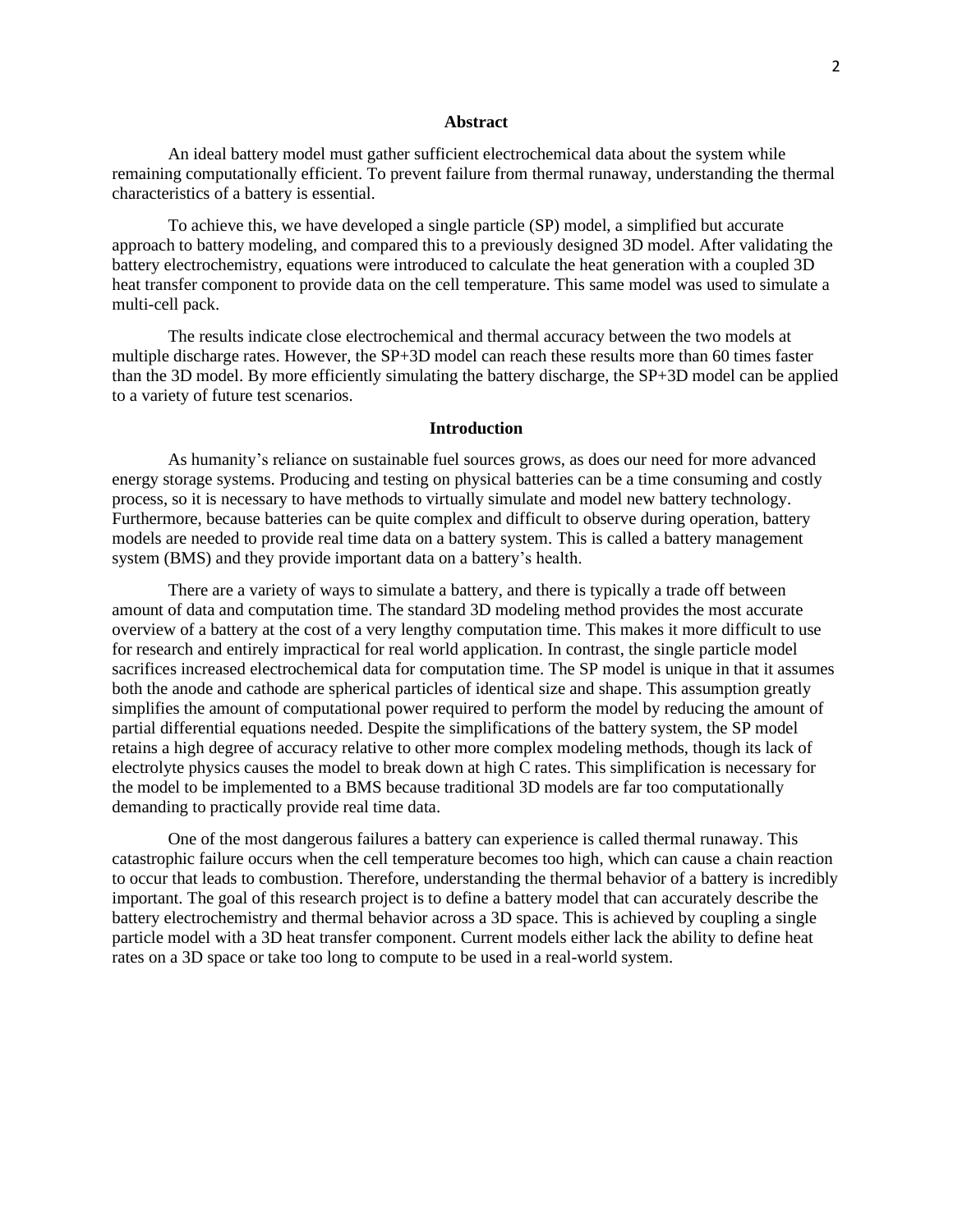#### **Single Particle Model Design and Governing Equations**

By assuming both electrodes are perfect, spherical particles with a uniform current distribution along their thickness, the concentration of lithium ions in the electrodes can be solved for using Fick's second law of diffusion with respect to the particle radius. This is shown in the equation

$$
\frac{\partial c_{s,j}}{\partial t} = \frac{D_{s,j}}{r^2} \frac{\partial}{\partial r} \left( r^2 \frac{\partial c_{s,j}}{\partial r} \right) \tag{1} \tag{2}
$$

where  $c_s$  is the concentration,  $D_s$  is the diffusion coefficient of the particle, and *r* is the radius, and t is time. We can assume that ion concentration in the center of the particle is zero from symmetry. Thus the boundary conditions of equation (1) can be described as:

$$
\left(D_{sj}\frac{\partial c_{sj}}{\partial r}\right)_{r=0} = 0\tag{2}
$$

$$
\left(D_{sj}\frac{\partial c_{sj}}{\partial r}\right)_{r=R_j} = -J_j \tag{3}
$$

where r=0 is the center of the particle,  $R_i$  is the surface of the particle, and  $J_i$  is the molar flux of lithium ions at the surface, and *j* refers to positive/negative (cathode/anode).

The concentration found with equation (3) be used to determine the SOC (current Li-ion concentration divided by the maximum Li-ion concentration). This relationship is demonstrated by:

$$
x_j = \frac{c_{s,j}}{c_{s,j,max}}\tag{4}
$$

This equation can be used to derive the initial and surface SOC by using the appropriate values for ion concentration. The equations for the initial and surface SOC are shown with the equations

$$
x_{ini,j} = \frac{c_{s,ini,j}}{c_{s,j,max}} \tag{5}
$$

$$
x_{j,surf} = \frac{c_{s,j}|_{r=R_j}}{c_{s,j,max}}\tag{6}
$$

Using the calculatable SOC and breakdown of the electrochemical lithium-ion reactions in the previous section allows the calculation of the rate of the reaction. This is expressed with the Butler-Volmer equation.

$$
J_j = k_j c_{s,j,max} c_e^{0.5} \left(1 - x_{j,surf}\right)^{0.5} x_{j,surf}^{0.5} \left[\exp\left(\frac{.5F}{RT}\eta_j\right) - \exp\left(-\frac{.05F}{RT}\eta_j\right)\right] \tag{7}
$$

where  $k_i$  is the temperature-dependent reaction rate constant,  $R$  is the universal gas constant,  $T$  is temperature, and  $F$  is Faraday's constant. The electrolyte concentration in solution phase  $c_e$  is assumed to be constant in the SP model. The overpotential  $\eta_i$  is defined as

$$
\eta_j = \phi_{1,j} - \phi_{2,j} - U_j \tag{8}
$$

where  $\phi_{1,j}$  is the solid phase potential,  $\phi_{2,j}$  is the solution phase potential, and  $U_j$  is the open circuit potential that depends on the surface SOC and temperature. The OCP is generally a function of the normalized surface concentration,  $c_{s,j,suff}(t)/c_{s,j,max}(t)$ , and temperature. Because of this, the potential difference can be obtained from the equation (10).

$$
\eta_j(t) = \frac{2RT}{F} \ln \left[ m_j(t) + \sqrt{m_j^2(t) + 1} \right]
$$
\n(9) [1]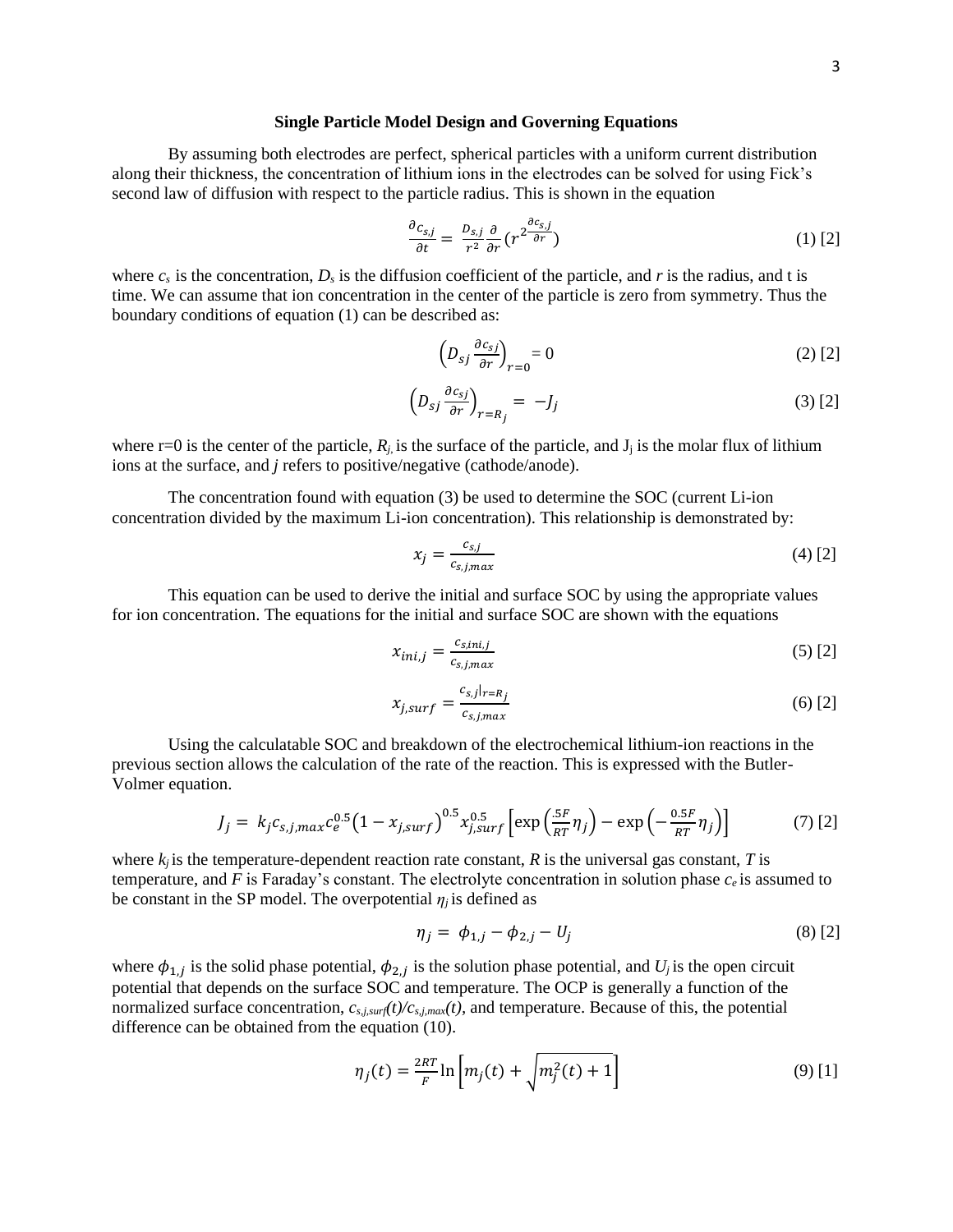where 
$$
mj(t) = \frac{J_j}{2k_j c_{s,j,max} c_e^{0.5} (1 - x_{j,surf})^{0.5} x_{j,surf}^{0.5}}
$$
  
(j=p/n)

The voltage of a cell is modeled by calculating the solid phase potential difference between the positive and negative ends of the cell.

$$
V_{cell}(t) = \phi_{1,p}(t)|_{x=L} - \phi_{1,n}(t)|_{x=0}
$$
  
=  $(\eta_p + \phi_{2,p}(t)|_{x=L} + U_p) - (\eta_n + \phi_{2,n}(t)|_{x=0} + U_n)$   
=  $\left(\frac{2RT}{F}\ln\left[m_p(t) + \sqrt{m_p^2(t) + 1}\right] + \phi_{2,p}(t)|_{x=L} + x_{p,surf}U_p\right)$   
 $- \left(\frac{2RT}{F}\ln\left[m_n(t) + \sqrt{m_n^2(t) + 1}\right] + \phi_{2,n}(t)|_{x=0} + x_{n,surf}U_n\right)$  (10) [1]

#### **Thermal Model Coupling**

In order to decrease computation time, a 3D thermal model was coupled with the SP model presented above to simulate heat generation. This variable temperature causes changes to the internal workings of the battery.

Alterations to solid phase lithium diffusivity: The standard SP model assumes a constant rate of lithium diffusion at the positive and negative electrodes because the internal and ambient temperature of the battery was held constant. Increasing the temperature increases the kinetic energy that molecules possess; therefore, the rate of diffusion will increase as the temperature increases. This is also one of the reasons that batteries perform more poorly at very low temperatures (low temperature causes decreased diffusion). This temperature dependent relationship is shown through the equation:

$$
D_{s,j}(t) = D_{s,j,ref} * e^{\frac{E_{a,d,j}}{R} \left(\frac{1}{T} - \frac{1}{T_{ref}}\right)}
$$
\n(11) [2]

Where Ds,j is the solid phase lithium diffusion, *Ds,j,ref* is the solid phase lithium diffusion at *Tref*, *Ea,d,j* is the activation energy at the electrode, *R* is the universal gas constant, *T* is the current battery temperature, and *Tref* is the starting cell temperature, and *j* is either the positive or negative electrode.

Alterations to reaction rate coefficients: The rate of a reaction is also highly dependent on temperature. Increasing the temperature increases reaction rates because of the disproportionately large increase in the number of high energy collisions. It is only these collisions (possessing at least the activation energy for the reaction) which result in a reaction. Thus, following the same rationale as with diffusion, at low temperatures, the amount of high energy collisions will decrease from the molecules being less excited. This reaction rate-temperature relationship is demonstrated below:

$$
k_j(t) = k_{j,ref} * e^{\frac{E_{a,r,j}\left(\frac{1}{T} - \frac{1}{T_{ref}}\right)}{R} \tag{12}
$$

Where  $k_j$  is the reaction rate coefficient at changing temperature,  $k_{j,ref}$  is the reaction rate coefficient at  $T_{ref}$ , and *Ea,r,j* is the activation energy for the reaction rate constant.

Heat generation equations: Thermodynamic expressions for irreversible, reversible, and total heat generation are needed to simulate the heat generation of a battery cell. The irreversible heat generation is largely dependent on the cell's internal resistance; therefore, irreversible heat generation is much higher when the cell is discharging at a high C rate. Irreversible heat generation should always be positive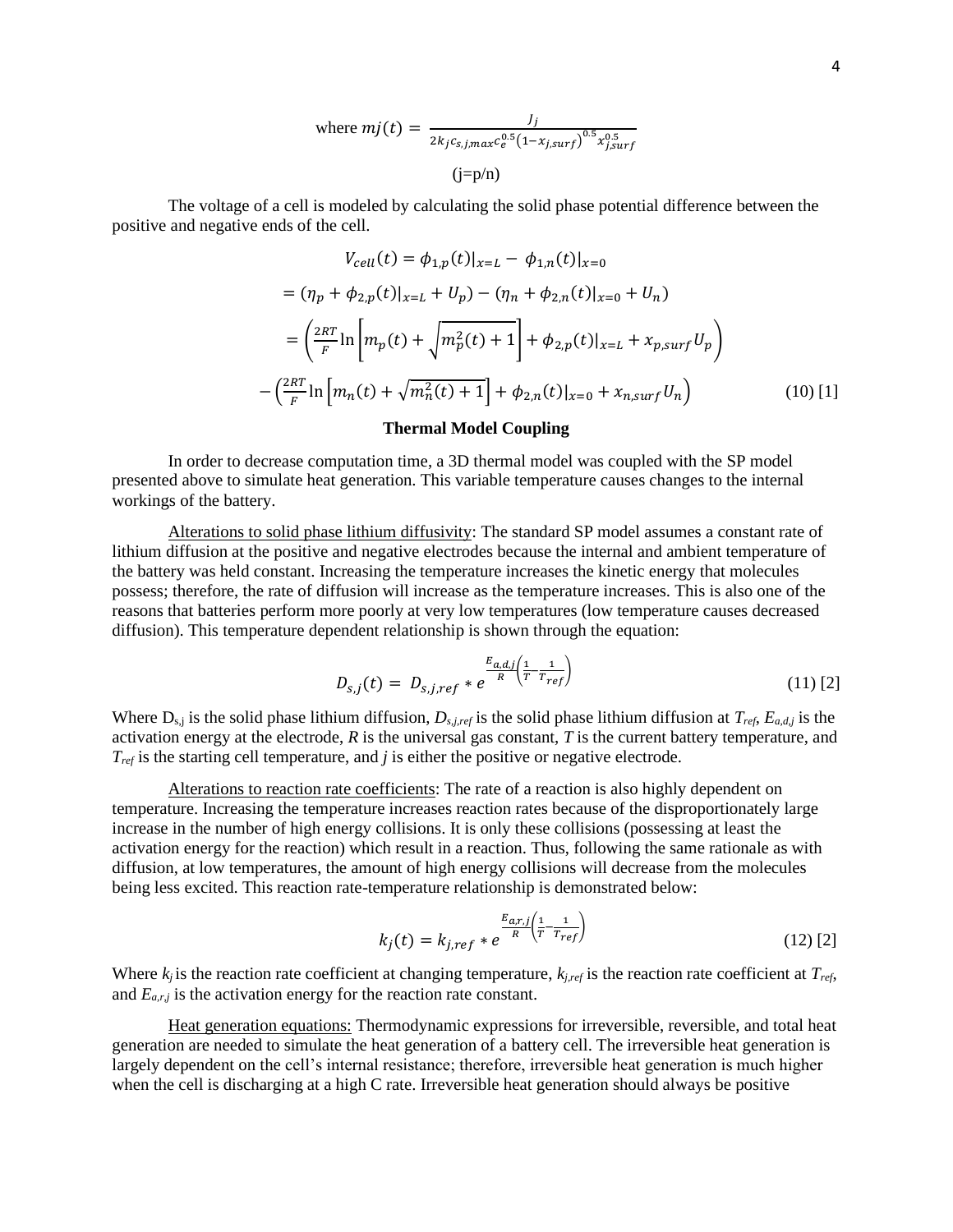regardless of the reaction direction. Irreversible heat generation can be described mathematically with the equation:

$$
Q_{irr} = I(\eta_p - \eta_n + IR_{cell})
$$
\n(13) [2]

Where *I* is the applied current,  $\eta_p$  is the positive overpotential,  $\eta_n$  is the negative overpotential, and  $R_{cell}$  is the total cell resistance.

The reversible heat is caused by the reaction entropy change mainly caused by the lithium ion insertion/extraction between cathode and anode, which is determined by the entropic coefficients of the electrodes, which are related to open-circuit voltage at different temperatures. The reversible heat generated can either be positive or negative based on the reaction direction. This makes the reversible heat generation much more prominent under lower C rates. Reversible heat gain in the cell is calculated as:

$$
Q_{rev} = IT \left[ \frac{\partial U_p}{\partial T} - \frac{\partial U_n}{\partial T} \right]
$$
 (14) [2]

Where  $Q_{rev}$  is the reversible heat generation,  $\frac{\partial U_p}{\partial T}$  is entropy coefficient profile for the cathode, and  $\frac{\partial U_n}{\partial T}$  is the entropy coefficient profile for the anode. The values for  $\frac{\partial U_j}{\partial r}$  can be quite challenging to determine, so my results will use a predetermined value from (Guo, Sikha, & White, 2011b). The value of reversible heat generation is heavily dependent on the material used in the electrodes and must be recalculated for different materials used. For the electrode materials  $LiCoO<sub>2</sub>$  and MCMB, the entropy coefficient profiles can be shown using the two equations respectively:

$$
\frac{\partial U_p}{\partial T} = \frac{-0.19952 + 0.92837 x_p - 1.36455 x_p^2 + 0.61154 x_p^3}{1 - 5.66148 x_p + 11.47636 x_p^2 - 9.82431 x_p^3 + 4.04876 x_p^4}
$$
(15) [2]

$$
=\frac{0.00547+3.2993x_n-91.7932x_n^2+1004.911x_n^3-5812.2781x_n^4+19,329.7549x_n^5-37,147.8947x_n^6+38,379.1813x_n^7-16,515.0531x_n^8}{1-48.0929x_n+1017.2348x_n^2-10,481.8042x_n^3+59,431.3x_n^4-195,881.649x_n^5+374,577.315x_n^6-385,821.161x_n^7+165,705.8597x_n^8}
$$

(16) [2]

The total heat gain of the battery can be represented by the addition of its two components, yielding:

$$
Q_{tot} = Q_{rev} + Q_{irr} \tag{17)[2]}
$$

Heat Transfer Component: A 3D heat transfer in solids component was coupled with the original SP model. COMSOL provides some of the initial equations necessary to model the heat generation. The primary equation used to calculate the heat transfer is:

$$
\rho C_p \frac{\partial r}{\partial t} + \rho C_p u * \nabla T + \nabla \cdot (q + q_r) = Q + Q_{ted}
$$
\n(18)[2]

Where  $\rho$  is the material density (kg/m<sup>3</sup>),  $C_p$  is the material specific heat (J/(kg\*K)),  $\frac{\partial T}{\partial t}$  is the partial derivative of temperature with respect to time, *u* is the velocity vector of translational motion (m/s), *q* is the heat flux by conduction (W/m<sup>2</sup>),  $q_r$  is the heat flux by radiation (W/m<sup>2</sup>),  $Q_{ted}$  is the thermoelastic damping, and  $Q$  contains the additional heat sources ( $W/m<sup>3</sup>$ ). The presented simulation does not have values for all of these parameters (such as for *u*), but they are included automatically by COMSOL and ignored if unneeded for calculations.

Next, the model allows input for the material thermal conductivity (*k*), material density, and material specific heat.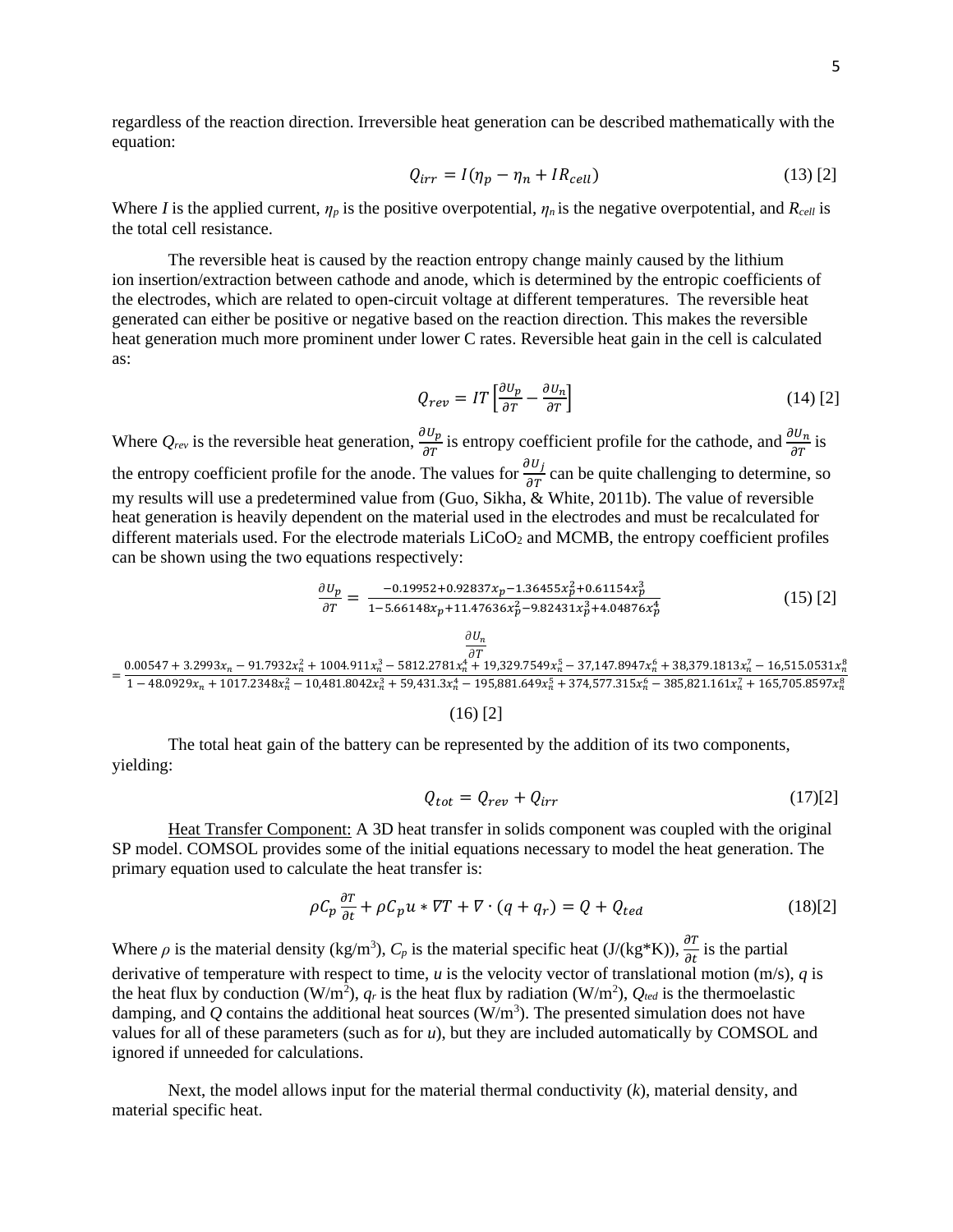Boundaries were established at each cell surface to calculate the thermal heat flux using a COMSOL programed function.

Lastly, a heat source was established in the 3D space. This was defined by:

$$
Q_0 = P_0/V \tag{19)[2}
$$

Where  $Q_0$  is the heat source,  $P_0$  is the heat rate, and *V* is the volume enclosed by the specified domain.

Boundary conditions: A realistic battery simulation should consider how the surroundings also impact the battery temperature. This is especially relevant when the outside temperature is different than the battery's starting temperature. Modeling the heat flux through the battery's surface is represented with the equation:

$$
q_0 = h(T_{ext} - T) \t\t(20)[2]
$$

Where  $q_0$  is the rate of heat transfer between the cell and its surroundings,  $h$  is the heat transfer coefficient, *Text* is the external temperature, and *T* is the temperature of the cell.

This boundary condition is applied to the entire surface area of the cell. The impact from the heat flux has the greatest impact on the cell when there is a large temperature difference between the cell and its surrounding environment. The addition of this heat transfer boundary condition satisfies the general energy balance of the system which is demonstrated with the equation:

$$
\rho v C_p \frac{dT}{dt} = Q_{tot} - q_0 \tag{21)[2]}
$$

Where  $\rho$  is the density,  $v$  is the volume,  $C_p$  is the specific heat,  $\frac{dT}{dt}$  is the derivative of cell temperature with respect to time, and  $Q_{tot}$  is the total heat generation in the battery. Thus, the heat transfer conditions have a very significant impact on the cell's thermal behavior.

#### **Adding thermal component to previous 3D model**

Different battery models have their own strengths and weaknesses. To validate the new SP3D model proposed in this paper, it is necessary to compare it to a previously validated model. Electrochemical models, especially the 3D, are based on the theories of porous electrodes and concentrated solutions. In contrast to the SP model, the 3D model can capture the electrochemical reaction dynamics and predict the batteries' behavior under all operating conditions with increased accuracy. However, the model is much more difficult to simulate (in terms of structure and computation time) due to its complex coupling with numerous nonlinear partial differential equations, which restricts its application. This makes it so real time simulation of a battery cannot be accomplished with this model.

Understanding the cell temperature is imperative for many studies using the 3D method. While the heat generation formula is known, it must first be applied to a modeling program to be solved. The heat generation rate includes heat effect due to the electrode reaction, joule heating, and entropy change of the electrode reaction, which is expressed by

$$
q_{P2D} = J\left(\Phi_s - \Phi_e - U_j + T\frac{\partial U_j}{\partial T}\right) + \sigma_s^{eff} \nabla \Phi_s \cdot \nabla \Phi_s + (\kappa_e^{eff} \nabla \Phi_e \cdot \nabla \Phi_e + \kappa_e^D \nabla \ln c_e \cdot \nabla \Phi_e) \tag{22}
$$

Where  $\Phi$  represents electric potential, *s* is the solid phase, *e* is the electrolyte,  $U_i$  is the open circuit potential that depends on the surface SOC and temperature,  $\sigma$  is the electronic conductivity of the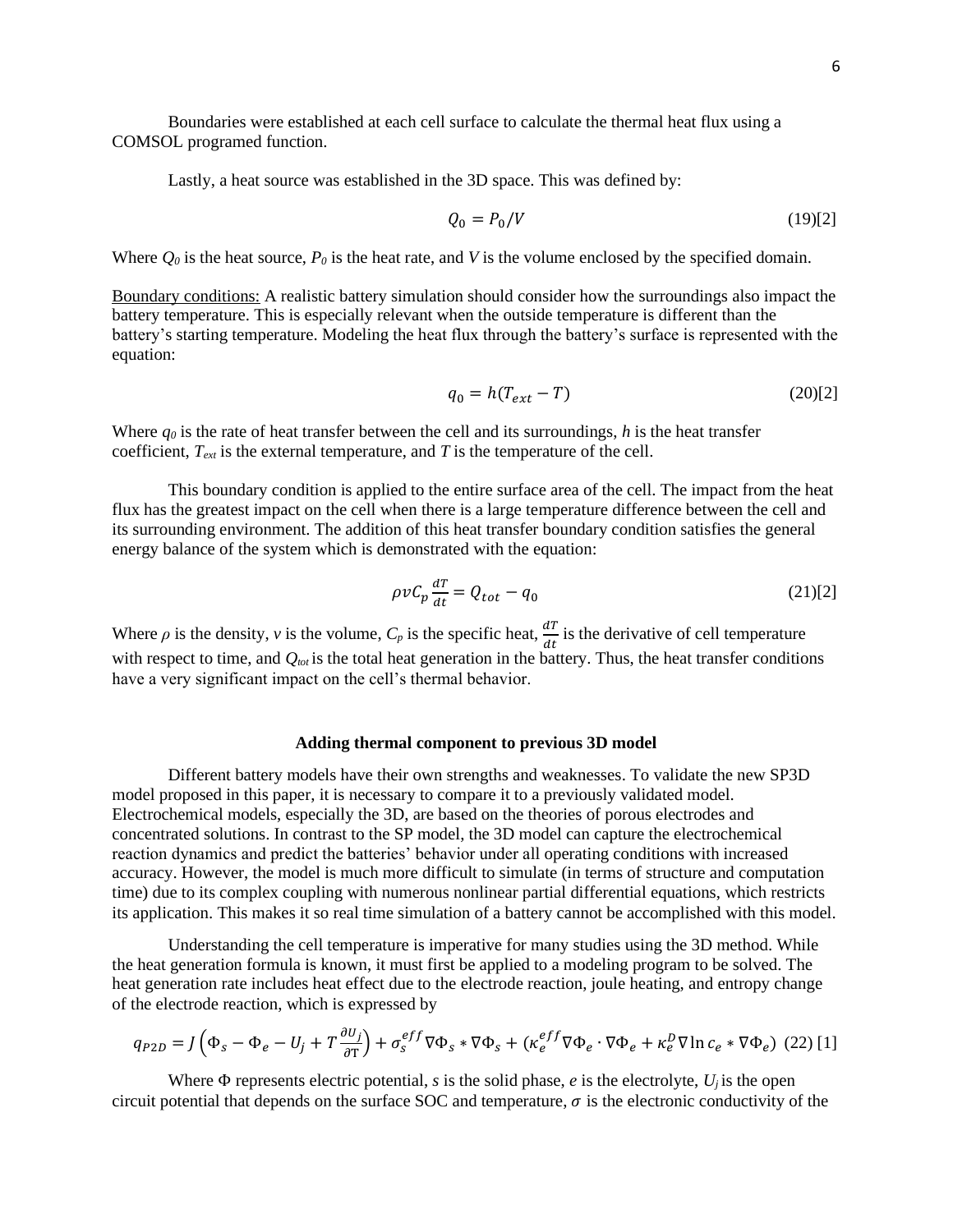solid matrix,  $\kappa$  is the ionic conductivity of the electrolyte, and  $c_e$  is the salt concentration in the electrolyte.

The three terms of this heat generation equation are the heat sources due to charge transfer at the electrode/electrolyte interfaces and the entropy change and from the joule heating in the solid active and electrolyte phases, respectively. For the joule heating in the solution phase, the second half can be negated because the diffusional properties have a negligible effect on heat generation

A working 3D simulation for an NMC battery was altered to work for an LMO battery.

The 3D cell being simulated is broken up into separate geometries for cathode, anode, and separator. There is convective heat transfer between the cell and the ambient environment at all outside surface boundaries. It should be noted that the heat rate  $(q)$  for the cathode and anode is different.

#### **Material Properties and Test conditions**

The following tests are simulated using COMSOL and depict a lithium-ion battery composed of a graphite anode  $(Li_xC_6)$  and a  $Li_yMn_2O_4$  cathode. This model defines end-of discharge as the time cell potential reaches 3V. This is determined by the standard workable voltage range of an LMO battery. All simulations were tested at 1C (a current density corresponding to a theoretical full discharge in one hour) and this was found to equal approximately 15 A/m^2. Further tests were conducted at 2C and 5C. The battery is in an ambient temperature of 298.15K and experiences only convective heat flux in stagnant air, therefore, the heat transfer coefficient is set to .1 (W/m^2K), unless otherwise specified. The battery has a specific heat capacity of 837.4 J/kgK, a thermal conductivity of 32.2 W/m^2K, and a density of 2007.7 kg/m<sup> $\alpha$ </sup>3. The 3D model and SP+3D model use identical starting concentrations, dimensions, and boundary conditions.

#### **Results and Analysis for 1 Cell**

First the two models were discharged at 1C, with heat generation terms for each model being plotted independently. This process was then repeated at 2C and 5C to gain a more thorough insight into the battery's performance under different discharge rates.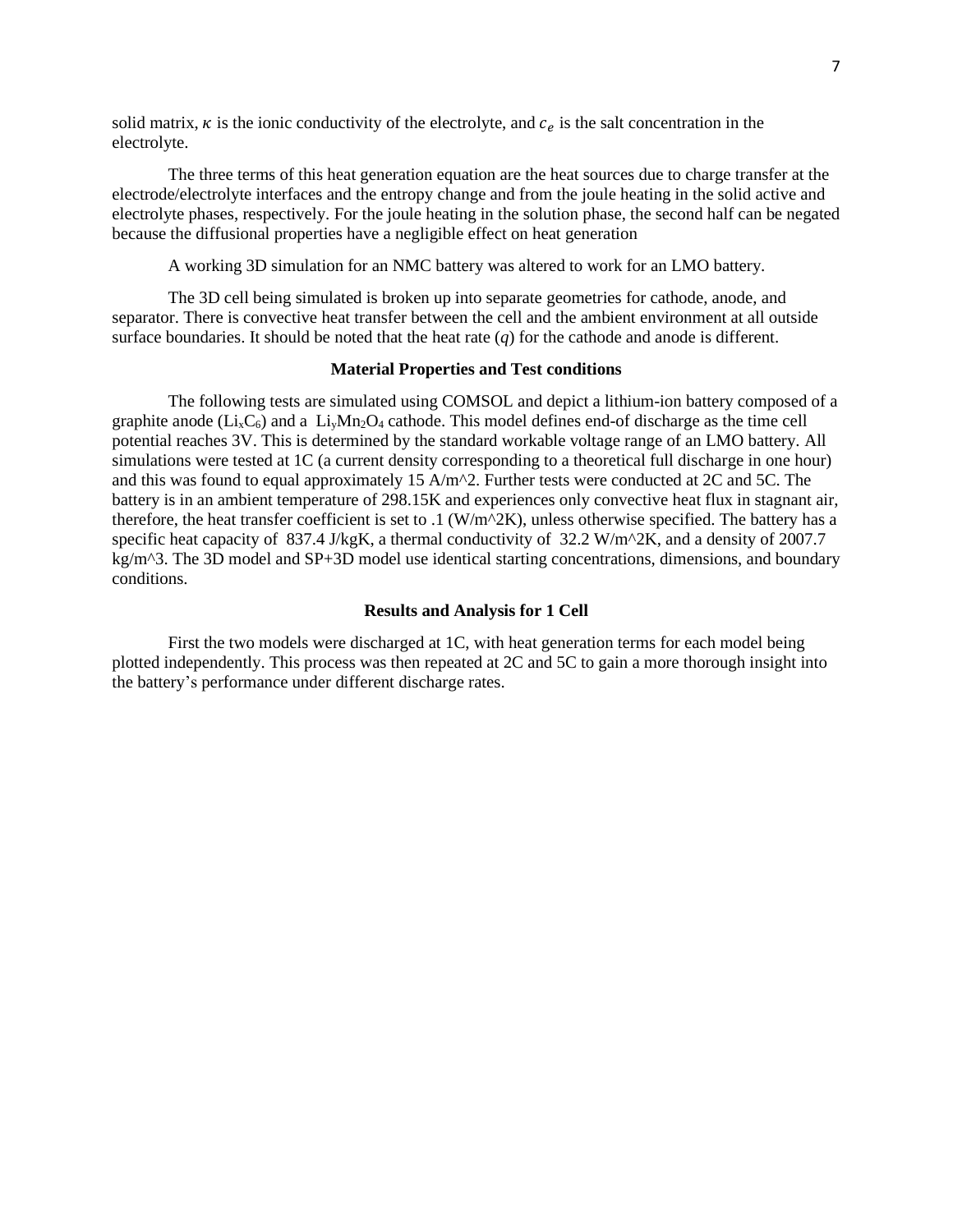

*Figure 1: 3D vs SP3D 1C Discharge*



*Figure 2: 3D vs SP3D 1C Heat Gen*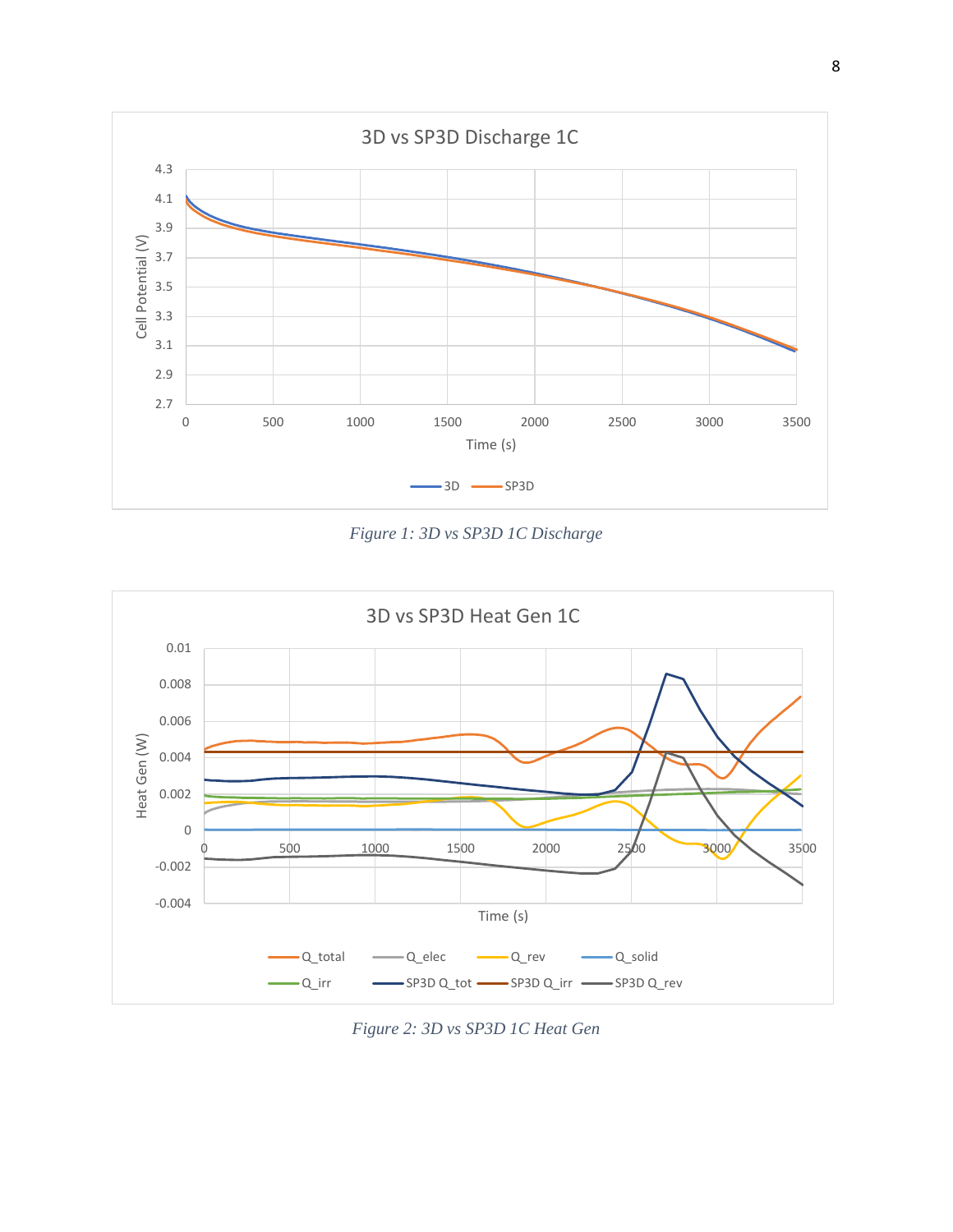

*Figure 3: 3D vs SP3D 1C Cell Temp*



*Figure 4: 3D vs SP3D 2C Discharge*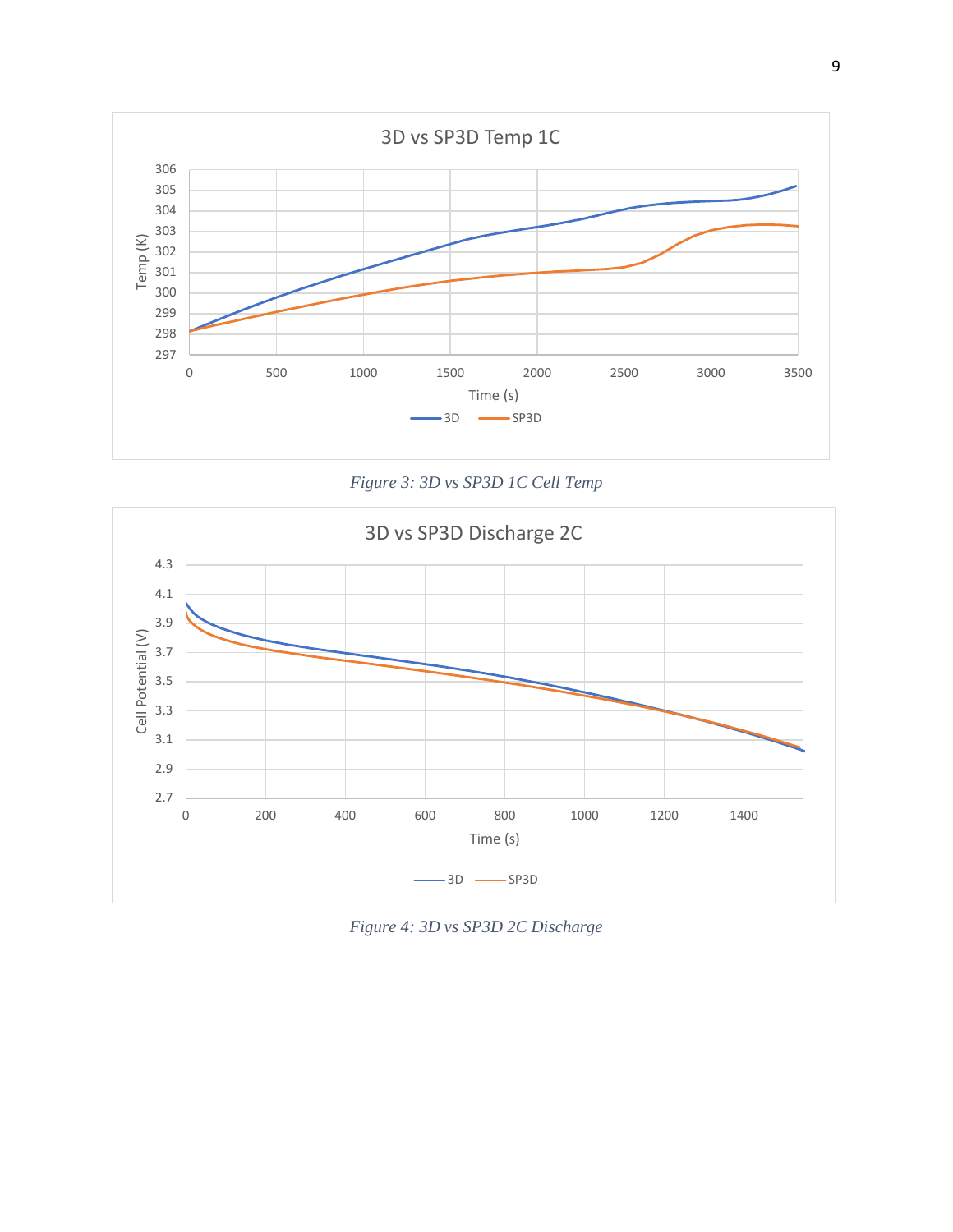





*Figure 6: 3D vs SP3D 2C Cell Temp*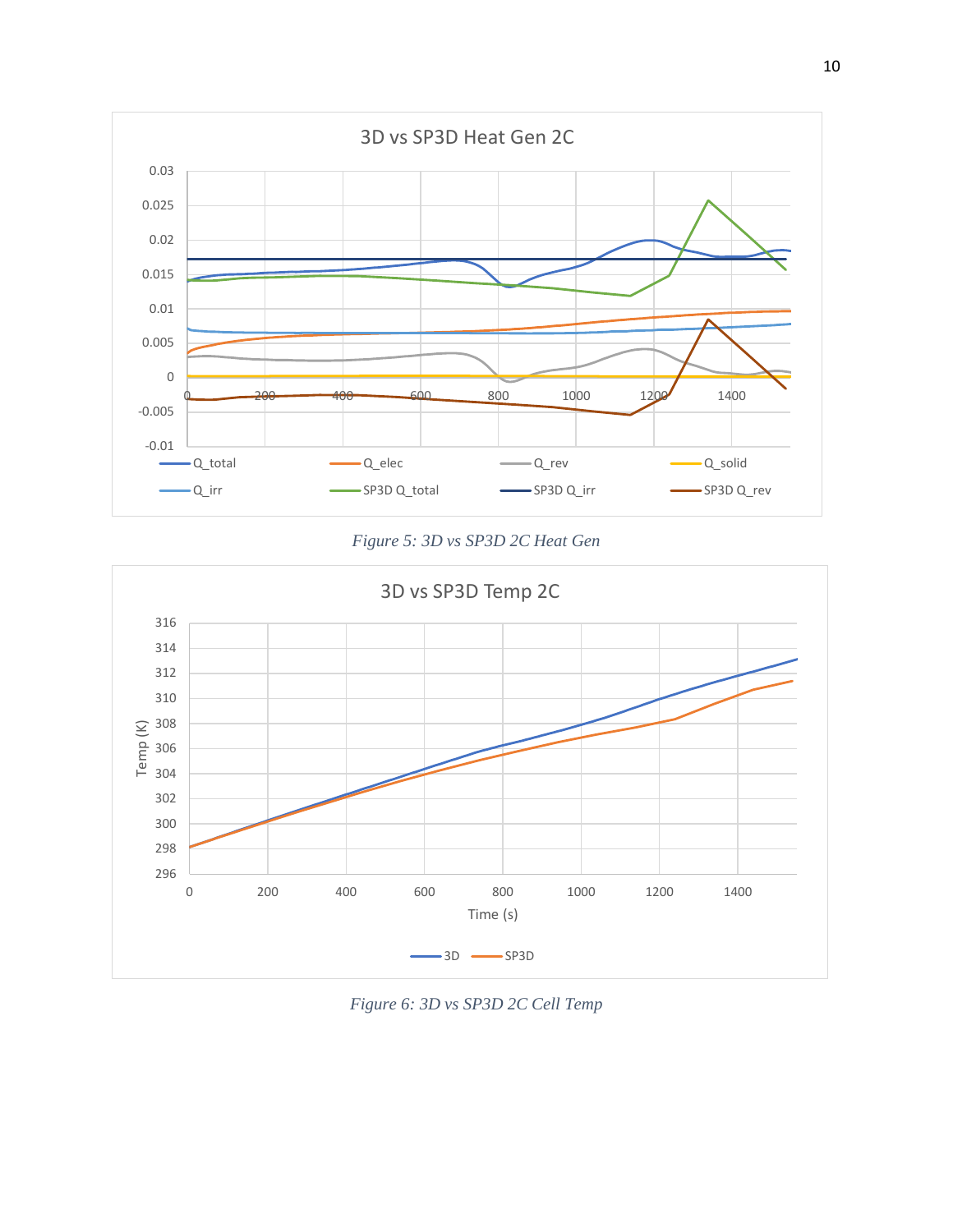

*Figure 7: 3D vs SP3D 5C Discharge*



*Figure 8: 3D vs SP3D 5C Heat Gen*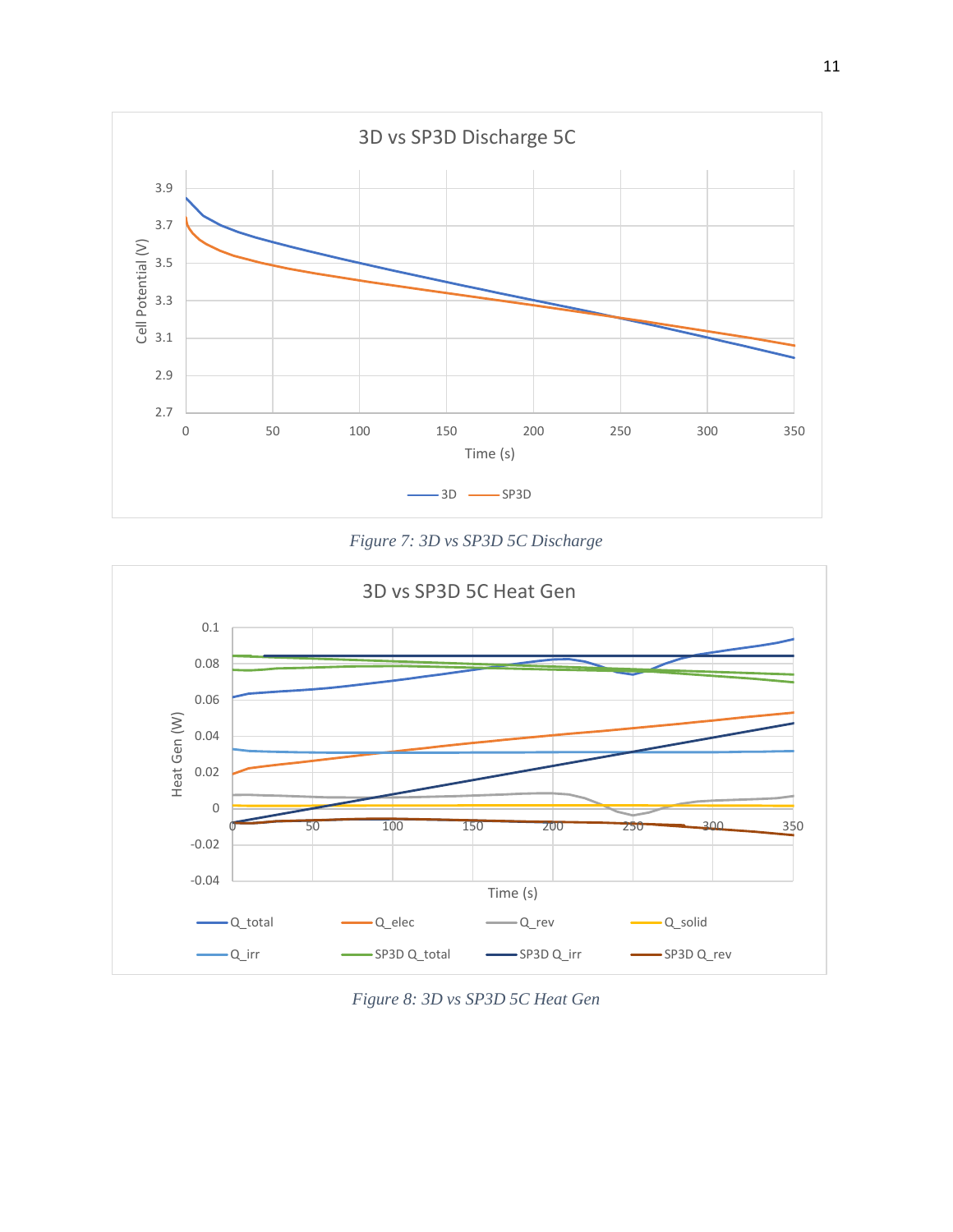

*Figure 9: 3D vs SP3D 5C Cell Temp*

The simplified state of the single particle model places a much stronger focus on the reversible heat generation when discharging at lower C rates than the 3D model. This is caused by the 3D model having more information on electrolyte concentrations than the SP model. However, SP3D has an increased reliance on the irreversible heat generation when the C rate increases. This can be explained by the heat generation terms for the battery including a squared applied current value. Therefore, one would expect the heat generation and cell temperature terms to be more similar between models as the C rate increases.

After running a variety of different tests, these results were found. The final cell temperature becomes increasingly similar as the C rate increases and the main difference in models (reversible heat generation) becomes less relevant. However, the discharge profile becomes increasingly dissimilar with higher C rates. The results are similar enough and just shows how the different models preform differently at different discharge rates.

Based on the similarity of results for the two models at 3 different C rates and the data following the theoretical and expected trend, it can be concluded that these models are accurately modeling the same thing off of their given inputs and parameters.

#### **Results and Analysis for 2 Cell Pack Model**

Batteries are typically used in battery packs, so it is important that a model can still provide an accurate picture of the battery when they are grouped together. To test this, the 3D and SP3D models were tested in a 2-cell serial connection. Ideally, this test would be conducted on a larger pack model, but the computation time for the 3D model is too lengthy for anything larger than a 2-cell model. The heat generation terms were not necessary to analyze in this test, so only discharge (electrochemistry) and cell temperature (heat flux) are graphed. These results are then compared to their single cell counterpart.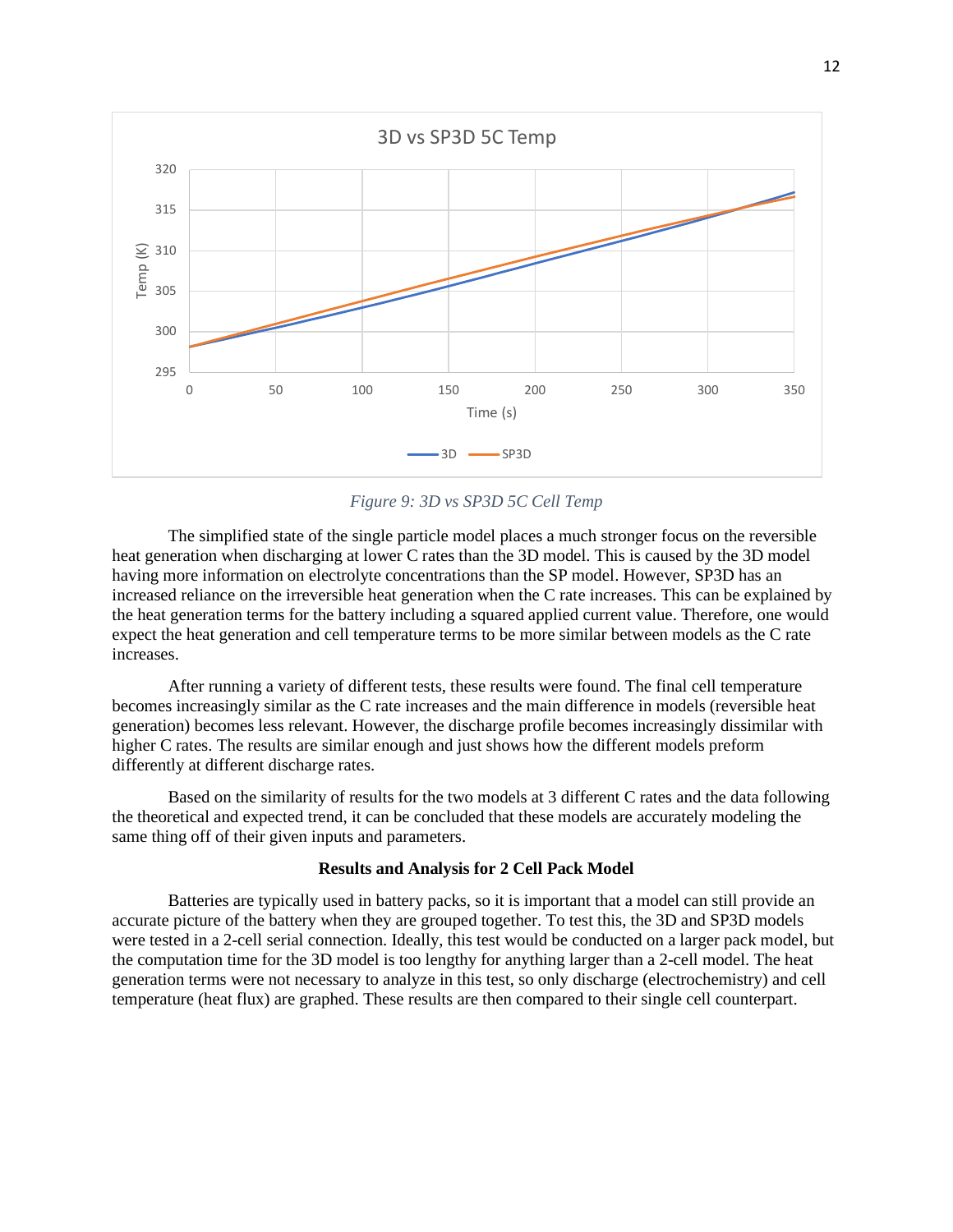

*Figure 10: 3D vs SP3D 2Cell 1C Discharge*



*Figure 11: 3D vs SP3D 2Cell 1C Discharge*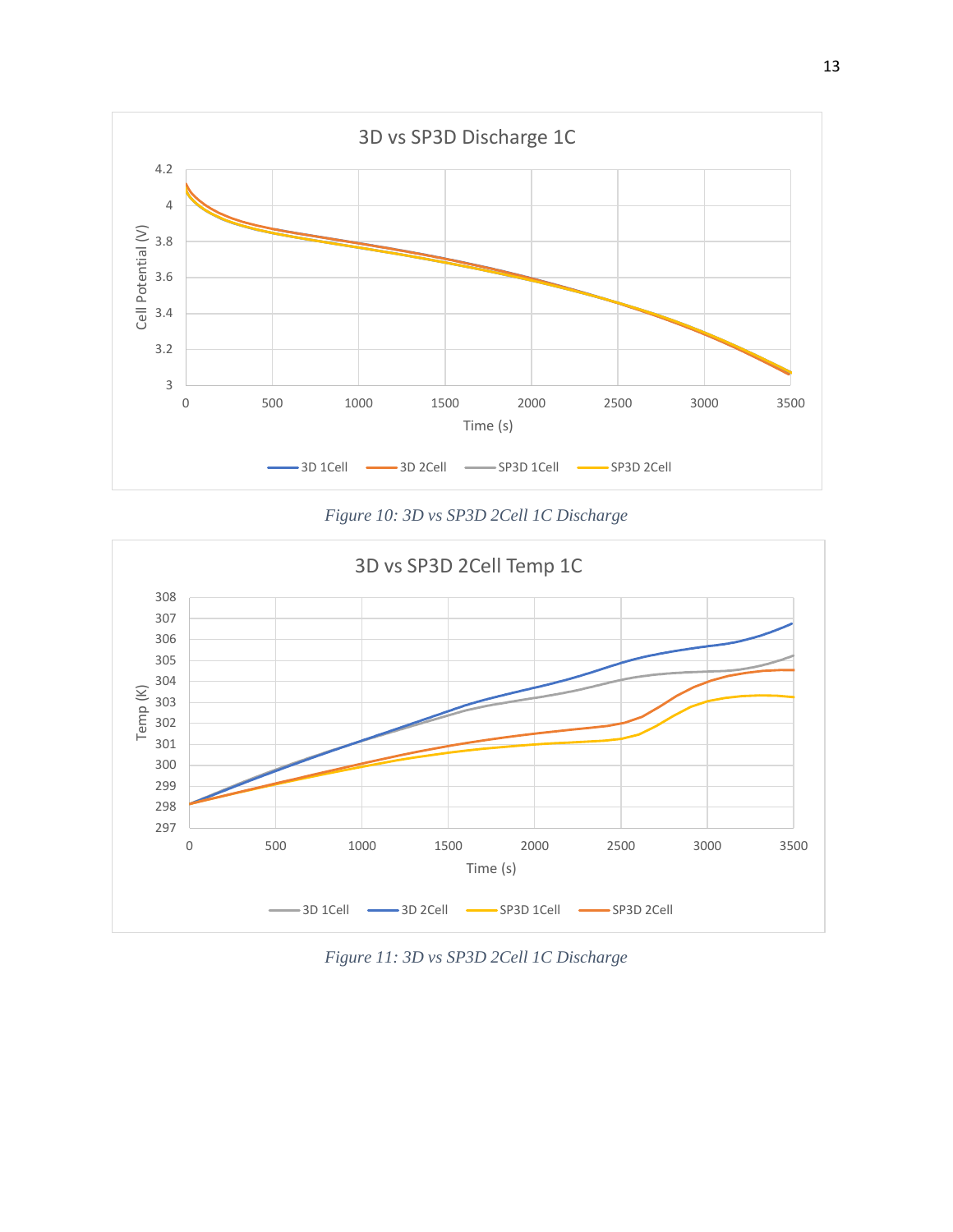

*Figure 12: 3D vs SP3D 2Cell 2C Discharge*



*Figure 13: 3D vs SP3D 2Cell 2C Discharge*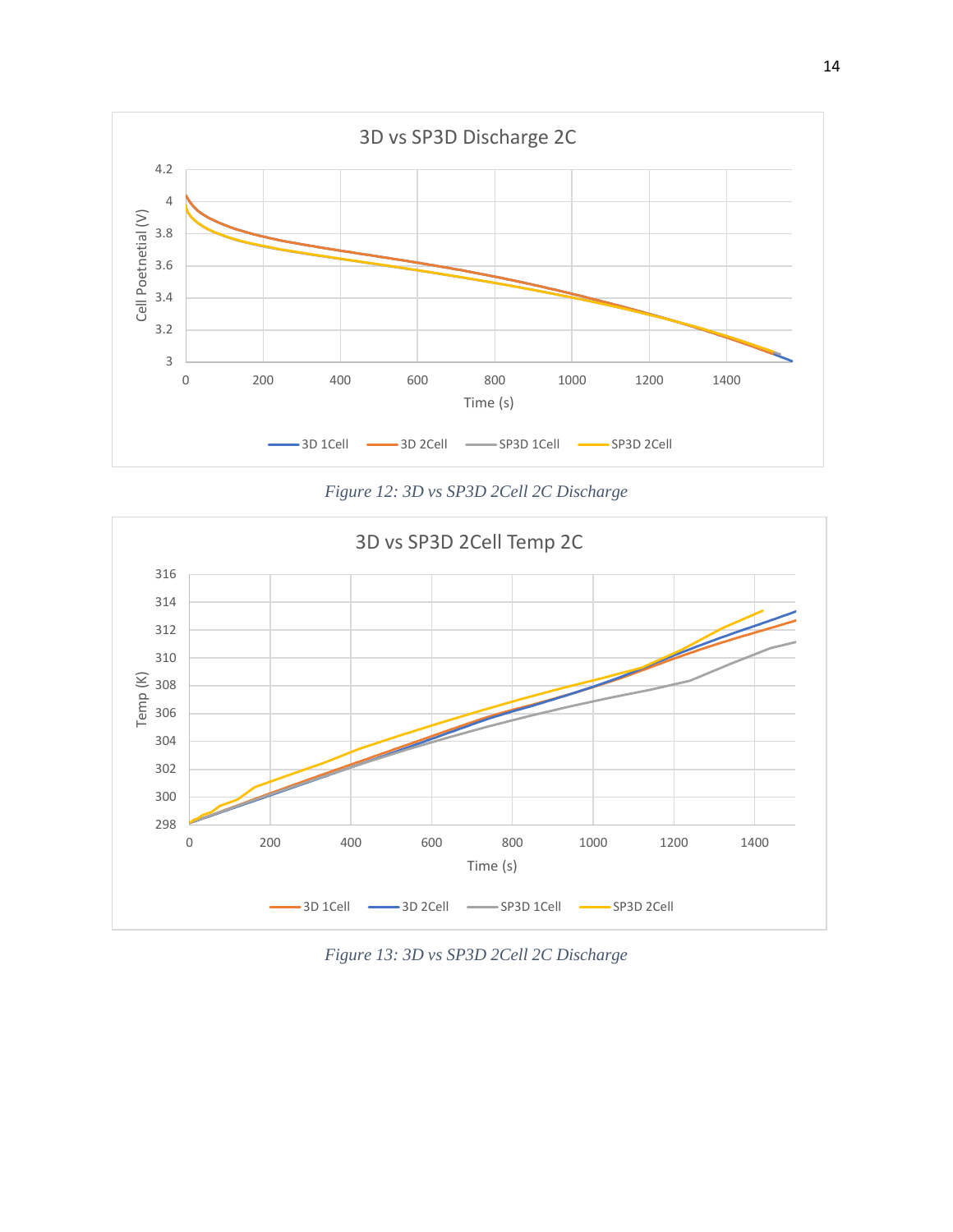

*Figure 14: 3D vs SP3D 2Cell 5C Discharge*



*Figure 15: 3D vs SP3D 2Cell 5C Cell Temp*

The differences in heat generation were not that profound due to the small cell size. While the SP3D model was successfully tested at up to 15 cells, the 3D model could not successfully compute with such a large pack size. With a more powerful computer and more time, this 3D model can be sized up to test larger models.

The results followed the general trend that was expected. With one exception, the pack models all saw an increase in cell temperature over the single cell models at the same C rate. This change was minor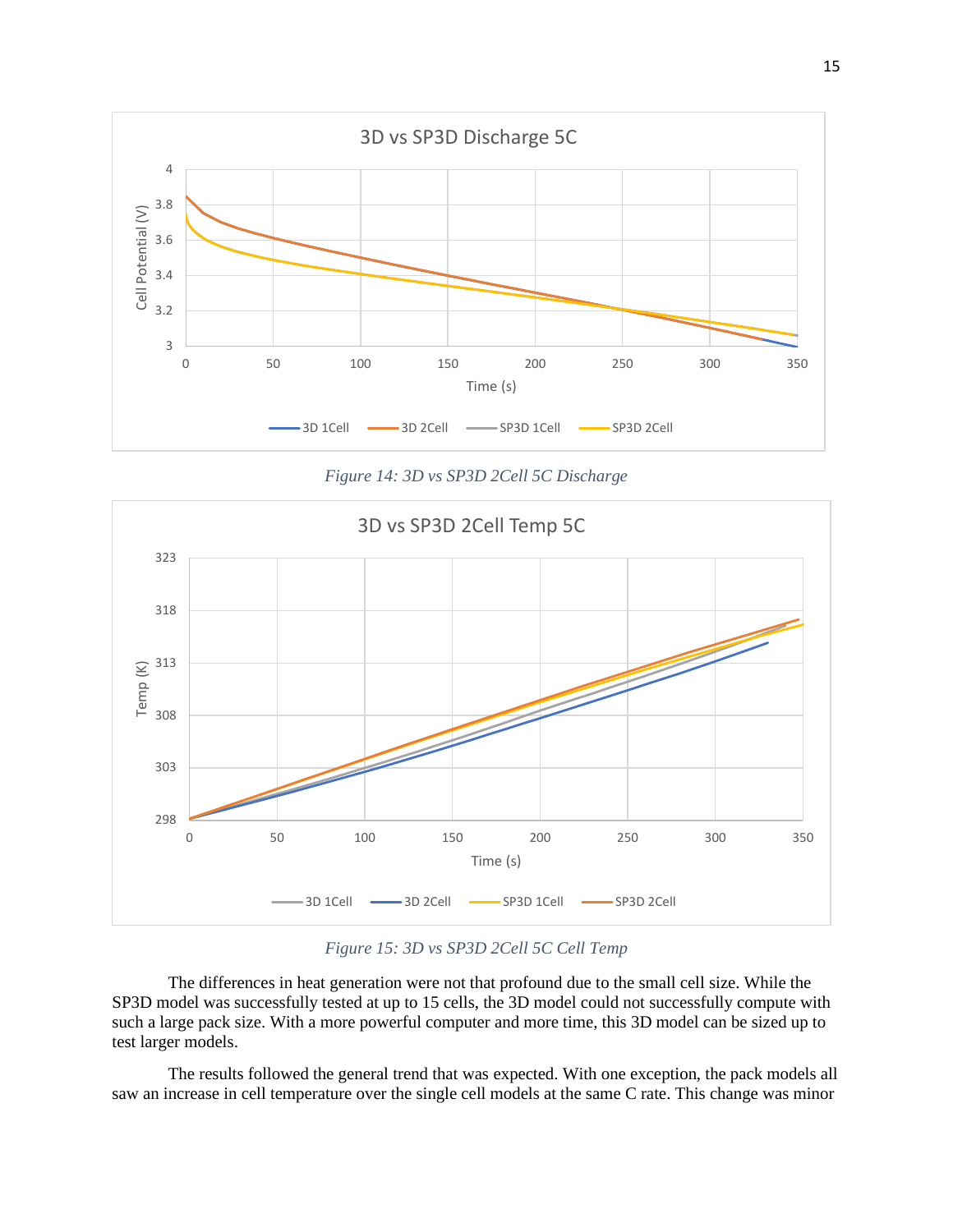because due to only sharing one heated surface contact for the pack. However, the 5C 3D discharge was lower than its single cell counterpart and ended discharge early than its specified stop condition at 3V (circled in figure 24). There is no electrochemical reason this should happen, so it indicates an issue with the program. Considering that 11/12 cases follow the expected pattern, I do not believe this issue with 5C 3D invalidates the rest of the results. Further analysis will be conducted on this topic, but the results indicate a technical error.

Lastly, the SP3D model seems to be more affected by pack heat transfer. I believe this is because of the inclusion of the current collectors on the 3D model. By adding the collectors to the positive and negative sides of the battery (composed of aluminum and copper respectfully), the thermal conductivity at these boundaries are altered. There is no way to implement these collectors to the SP3D model because the 3D version does not have specified anode and cathode locations and it only has a total cell heat generation rather than a cathode or anode specific heat generation.

#### **Conclusion**

Final analysis of the results at multiple discharge rates and two different pack sizes indicates very strong similarities between the two modeling methods. By comparing the new single particle model with coupled 3D heat generation to the established 3D model with heat generation, the results can be validated. The primary accomplishment of this research project lies in the speed of computation time. The SP3D model can reach these same results in a fraction of the time. While the 3D model can take up to 2 hours to simulate a single cell discharge at 1C, the SP3D model can do the same in 90 seconds. Therefore, a battery model that is both accurate and highly efficient has been successfully created. This low computation time allows the new model to be used in a variety of new scenarios, including further temperature related research and application to battery management systems.

#### **Acknowledgments**

I am incredibly grateful for the guidance and support from my advisors Dr. Jonghyun Park and Dr. Robert Landers. The many meetings we have shared has made a huge impact not just on this project, but also my capabilities as a student and engineer.

I would also like to offer my sincere thanks to PhD student Yaqi Zhu and engineer Matthew Hoeppner. Their advice and insight was vital in keeping me directed along the proper path throughout this process.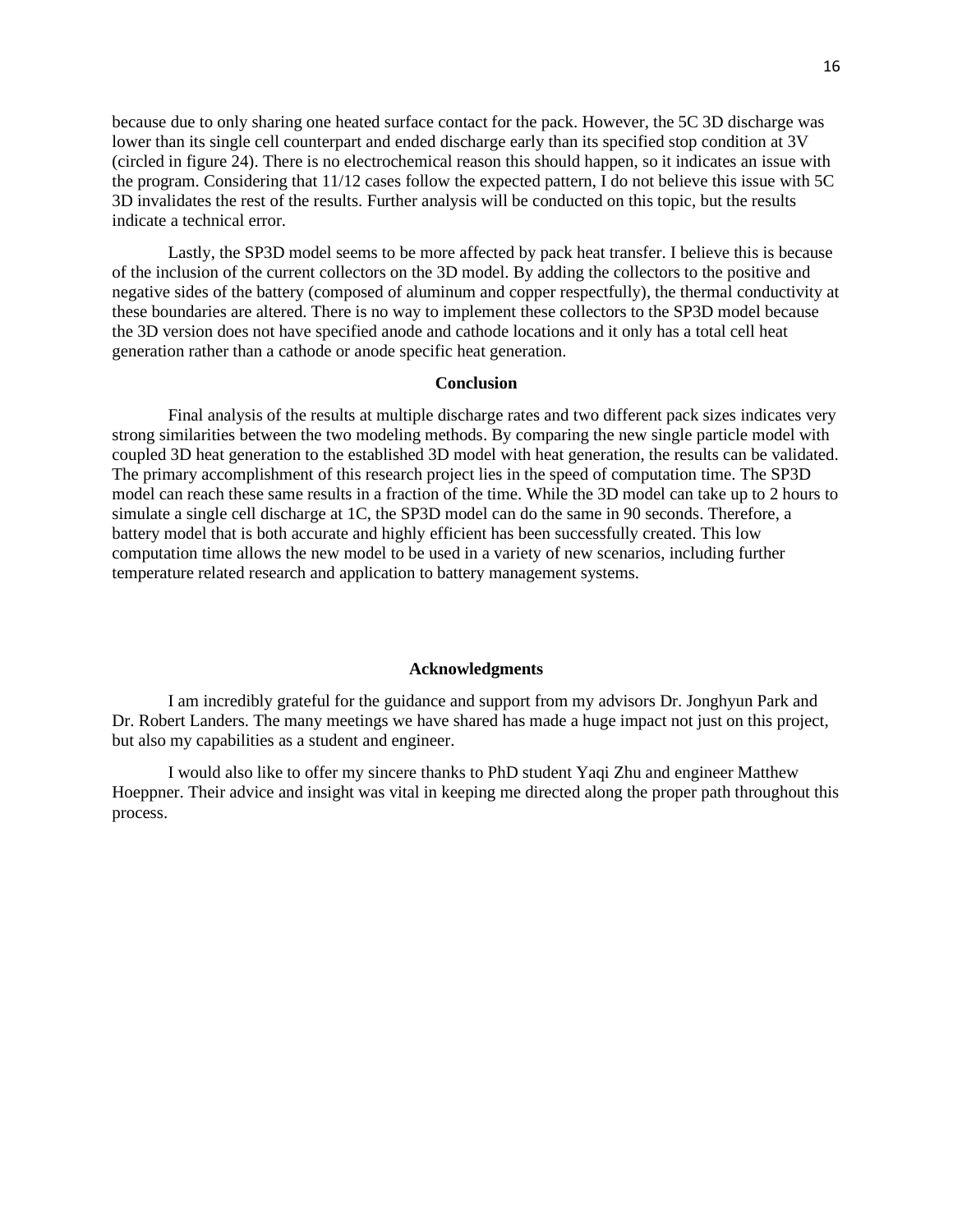#### **References**

- 1. Park, J., Seo, J. H., Plett, G., Lu, W., & Sastry, A. M. (2011a). Numerical Simulation of the Effect of the Dissolution of LiMn[sub 2]O[sub 4] Particles on Li-Ion Battery Performance. *Electrochemical and Solid-State Letters*, *14*(2), A14.<https://doi.org/10.1149/1.3516619>
- 2. Guo, M., Sikha, G., & White, R. E. (2011b). Single-Particle Model for a Lithium-Ion Cell: Thermal Behavior. *Journal of The Electrochemical Society*, *158*(2), A122. <https://doi.org/10.1149/1.3521314>
- 3. Li, J., Landers, R. G., Lofti, N., & Park, J. (2017). A Single Particle Model for Lithium-Ion Batteries with Electrolyte and Stress-Enhanced Diffusion Physics. *Journal of the Electrochemical Society*, *164*(4), 1–3.<https://doi.org/10.1149/2.1541704jes>
- 4. Xu, B., Oudalov, A., Ulbig, A., Andersson, G., & Kirschen, D. S. (2018). Modeling of Lithium-Ion Battery Degradation for Cell Life Assessment. *IEEE Transactions on Smart Grid*, *9*(2), 1131– 1140.<https://doi.org/10.1109/tsg.2016.2578950>
- 5. Cathode Chemistries and Electrode Parameters Affecting the Fast Charging Performance of Li-Ion Batteries. (2020). *JOURNAL OF ELECTROCHEMICAL ENERGY CONVERSION AND STORAGE, 17(2)*, 1–14.<https://doi.org/10.1115/1.4045567>
- 6. Ghalkhani, M., Bahiraei, F., Nazri, G.-A., & Saif, M. (2017). Electrochemical–Thermal Model of Pouch-type Lithium-ion Batteries. *Electrochimica Acta*, *247*, 569–587. <https://doi.org/10.1016/j.electacta.2017.06.164>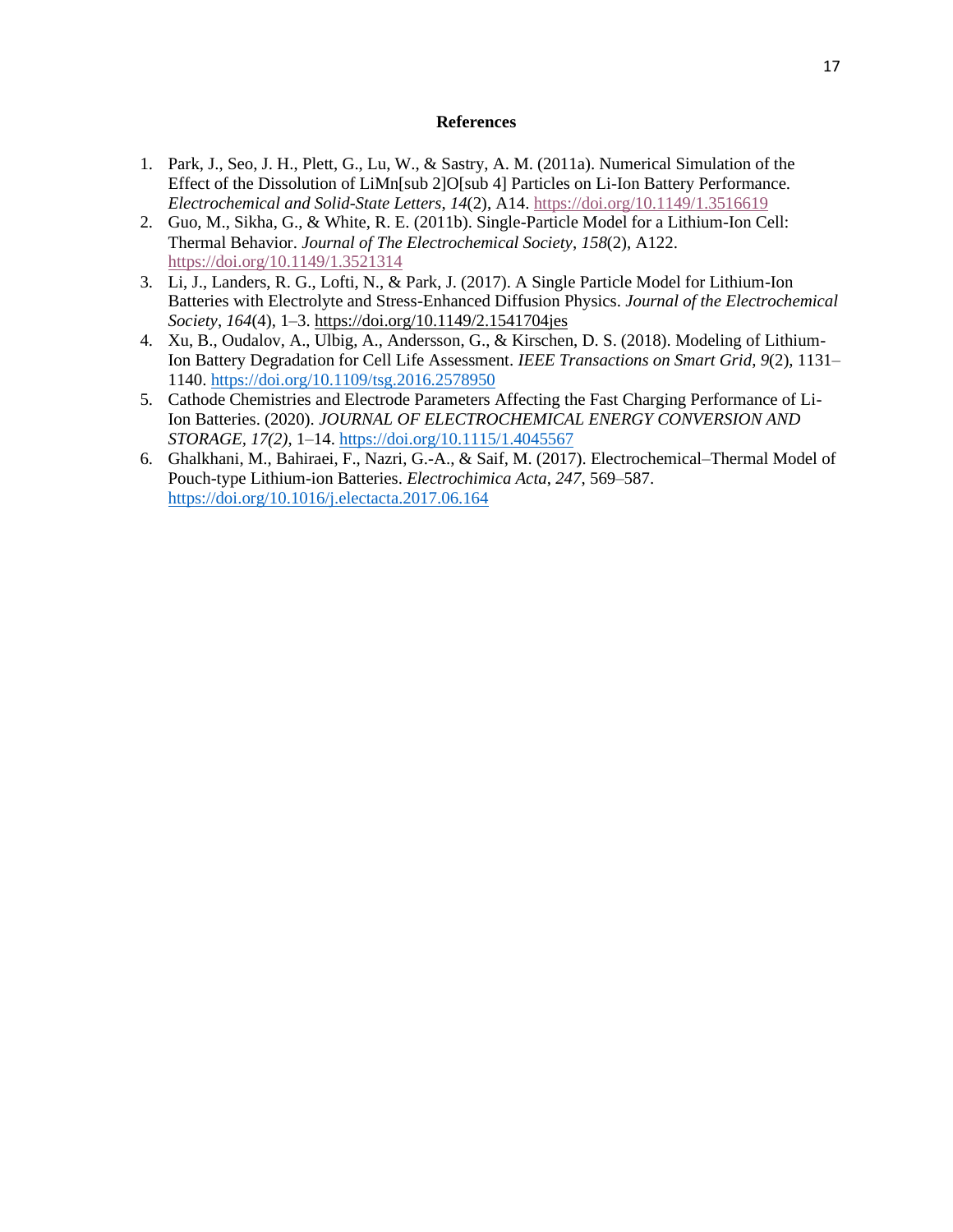## **Comsol Parameters for SP3D**

| $i_{1}$ C         | $15[A/m^2]$                     | $15$ A/m <sup>2</sup>        | 1C Charge current                                                           |
|-------------------|---------------------------------|------------------------------|-----------------------------------------------------------------------------|
| $Ds_{\text{neg}}$ | 3.9e-14[ $m^2/s$ ]              | $3.9E-14 \; m^2/s$           | Solid phase Li-diffusivity Negative                                         |
| $Ds_p$ os         | $1e-13[m^2/s]$                  | $1E-13 \text{ m}^2/\text{s}$ | Solid phase Li-diffusivity Positive                                         |
| rp_neg            | $12.5e-6[m]$                    | 1.25E-5 m                    | Particle radius Negative                                                    |
| rp_pos            | 8e-6[m]                         | 8E-6 m                       | Particle radius Positive                                                    |
| epss_pos          | 1-epsl_pos-0.259                | 0.297                        | Solid phase vol-fraction Positive                                           |
| epsl_pos          | 0.444                           | 0.444                        | Electrolyte phase vol-fraction Positive                                     |
| $cl_0$            | 2000[mol/m^3]                   | $2000$ mol/m <sup>3</sup>    | Initial electrolyte salt concentration                                      |
| epss_neg          | $1$ -epsl_neg- $0.172$          | 0.471                        | Solid phase vol-fraction Negative                                           |
| epsl_neg          | 0.357                           | 0.357                        | Electrolyte phase vol-fraction Negative                                     |
| csmax_neg         | 26390[mol/m^3]                  | 26390 mol/m <sup>3</sup>     | Max solid phase concentration Negative                                      |
| csmax_pos         | 22860[mol/m^3]                  | $22860$ mol/m <sup>3</sup>   | Max solid phase concentration Positive                                      |
| $cs0_neg$         | 14870[mol/m^3]                  | $14870$ mol/m <sup>3</sup>   | Initial solid phase concentration neg                                       |
| $cs0_p$ os        | 3900[mol/m^3]                   | 3900 mol/ $m3$               | Initial solid phase concentration pos                                       |
| $k_{\text{neg}}$  | $2e-10*1e4[m/s]$                | $2E-6$ m/s                   | Reaction rate coefficient Negative                                          |
| $k_p$ os          | $2e-10*1e4[m/s]$                | $2E-6$ m/s                   | Reaction rate coefficient Positive                                          |
| $L_{\text{neg}}$  | $100e-6[m]$                     | $1E-4m$                      | 100e-6Length of negative electrode                                          |
| $L$ _sep          | 52e-6[m]                        | 5.2E-5 m                     | Length of separator                                                         |
| $L_{\perp}pos$    | 183e-6 [m]                      | 1.83E-4 m                    | 183e-6 2.33E-4Length of positive electrode                                  |
| i_app             | $a^*i_1C$                       | 15 A/m <sup>2</sup>          | Charge current for parametric study of lumped model                         |
| R_solution        | .008[ohm*m^2]                   | $0.008 \Omega \cdot m^2$     | Solution phase resistance in the cell                                       |
| a                 | 1                               | 1                            | Multiplicative factor for the parametric study                              |
| T_ref             | 298.15[K]                       | 298.15 K                     | Temperature reference                                                       |
| cell.width        | sqrt(Acell)                     | $0.04899$ m                  |                                                                             |
| cell.depth        | L_neg+L_sep+L_pos 3.35E-4 m     |                              |                                                                             |
| cell.height       | sqrt(Acell)                     | $0.04899$ m                  |                                                                             |
| Eadp              | 29[kJ/mol]                      | 29000 J/mol                  | activation energy for solid phase diffusion coefficient of pos<br>electrode |
| Eadn              | 35[kJ/mol]                      | 35000 J/mol                  | activation energy for solid phase diffusion coefficient of neg<br>electrode |
| Earn              | 20[kJ/mol]                      | 20000 J/mol                  | activation energy for reaction rate constant of anode                       |
| Earp              | 58[kJ/mol]                      | 58000 J/mol                  | activation energy for reaction rate constant of cathode                     |
| $\mathbb{R}$      | $8.3145$ [J/(mol*K)]            | 8.3145<br>J/(mol·K)          | Ideal gas constant                                                          |
|                   | BatCellDense 2007.7[kg/m^3]     | $2007.7 \text{ kg/m}^3$      | <b>Battery</b> density                                                      |
| BatCellCp         | $837.4[J/(kg*K)]$               | 837.4 J/(kg·K)               | Battery Heat capacity at constant pressure                                  |
| <b>BatCellK</b>   | 32.2 [W*m^-1*K^-<br>1]          | $32.2 W/(m \cdot K)$         | <b>Battery Thermal Conductivity</b>                                         |
| Sp                | 3*(epss_pos)/rp_pos             | 1.1138E5 1/m                 | Total electroactive area of cathode                                         |
| Sn                | $3*(epssneg)/rpneg 1.1304E51/m$ |                              |                                                                             |
| Acell             | $24e-4[m^2]$                    | $0.0024 \; \mathrm{m}^2$     | Cell cross section area                                                     |
| HtTrnsCo          | .1[W/(m^2*K)]                   | $0.1 W/(m^2 \text{K})$       |                                                                             |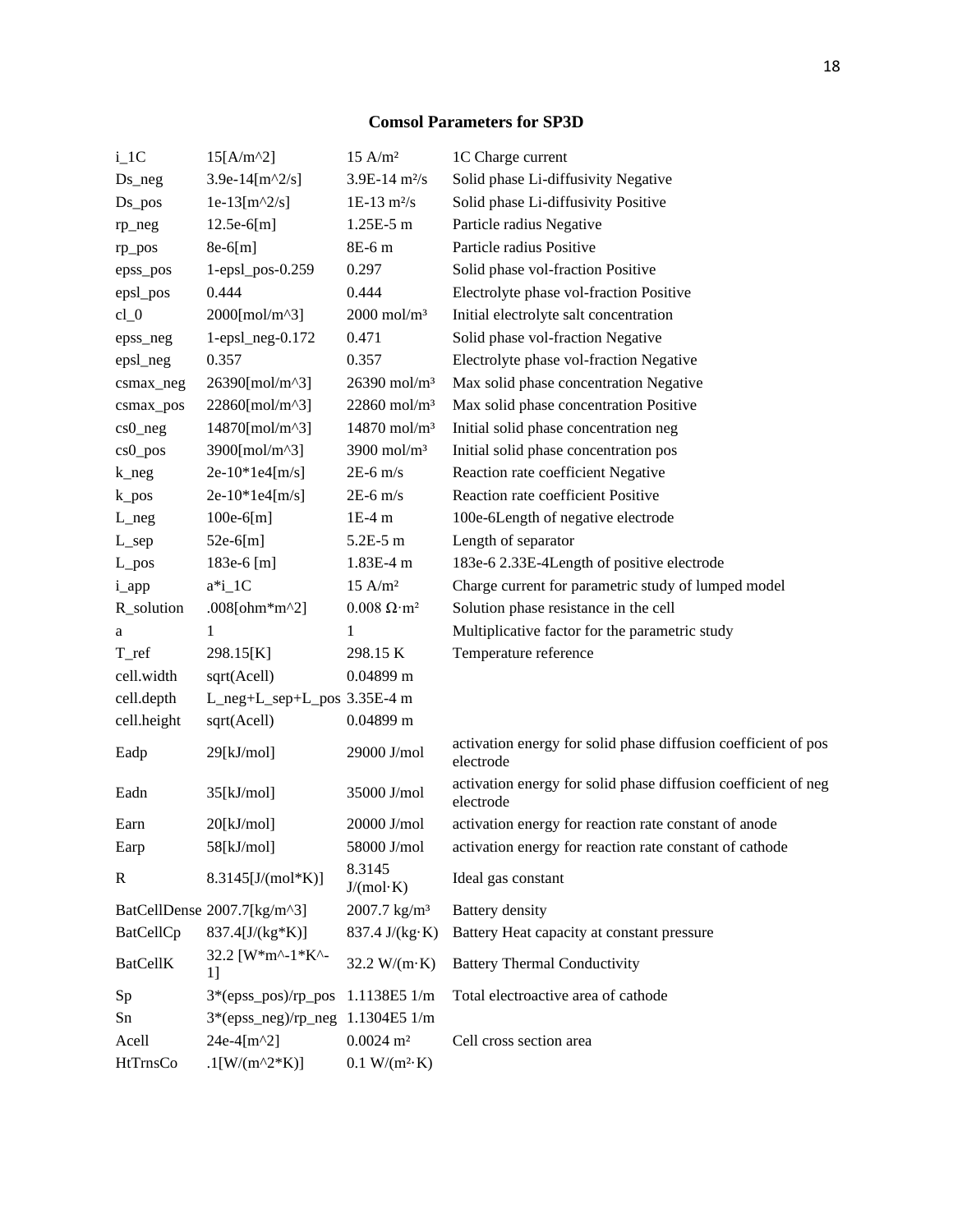### **Comsol Parameters for 3D Model**

| $D1_p$ os            | $1e-13[m^2/s]$                  | $1E-13$ m <sup>2</sup> /s                        | Solid phase Li-diffusivity<br>Positive     |
|----------------------|---------------------------------|--------------------------------------------------|--------------------------------------------|
| rp_pos               | $8.0E-6[m]$                     | 8E-6 m                                           | Radius pos particles                       |
| c1max_pos            | 22860[mol/m^3]                  | $22860$ mol/m <sup>3</sup>                       | Max solid phase<br>concentration Positive  |
| soc0_pos             | 3900[mol/m^3]/c1max_pos         | 0.1706                                           | Initial Positive State of<br>Charge        |
| $c0$ pos             | $clmax_pos*soc0_pos[mol/m^3]$   | 3900 mol <sup>2</sup> /m <sup>6</sup>            | Initial solid phase conc<br>Positove       |
| Sa_pos               | 3*(eps1_pos)/rp_pos             | 1.1138E5 1/m                                     | Specific interfacial surface<br>area       |
| brug                 | 1.5                             | 1.5                                              | Bruggeman coefficient                      |
| <b>Rg</b>            | $8.314[J/(mol*K)]$              | $8.314 \text{ J/(mol·K)}$                        | Gas constant                               |
| Far                  | 96487[C/mol]                    | 96487 C/mol                                      | Faraday's constant                         |
| t_plus               | 0.363                           | 0.363                                            | Cationic transport number                  |
| D <sub>2</sub>       | 7.5e-11[ $m^2/s$ ]              | $7.5E-11 \text{ m}^2\text{/s}$                   | Salt diffusivity in Electrolyte            |
| $K1_p$ os            | $3.8$ [S/m]                     | $3.8$ S/m                                        | Solid phase conductivity<br>Positive       |
| $K1$ <sub>_neg</sub> | 100[S/m]                        | $100$ S/m                                        |                                            |
| c20                  | 2000[mol/m^3]                   | $2000$ mol/m <sup>3</sup>                        | Initial electrolyte salt<br>concentration  |
| dlnfdlnc             | $\boldsymbol{0}$                | $\boldsymbol{0}$                                 | Activity factor concentration<br>variation |
| $k_p$ os             | $2e-10*1e4[m/s]$                | $2E-6$ m/s                                       | Reaction rate coefficient<br>Positive      |
| aA_neg               | 0.5                             | 0.5                                              |                                            |
| aA_pos               | 0.5                             | 0.5                                              | Reaction rate coefficient<br>Positive      |
| aC_pos               | 0.5                             | 0.5                                              | Reaction rate coefficient<br>Positive      |
| $aC_{\text{neg}}$    | 0.5                             | 0.5                                              | Reaction rate coefficient<br>Negative      |
| $T_{-}$              | $273.15 + 25$                   | 298.15                                           |                                            |
| omega                | 9.2305e-7*0+9.6745e-7*0+7.35e-7 | 7.35E-7                                          |                                            |
| a                    | omega/ $(Rg*T)*0$               | $\mathbf{0}$<br>$s^2$ K·mol/(kg·m <sup>2</sup> ) |                                            |
| eps2_sep             | $\mathbf{1}$                    | 1                                                |                                            |
| $eps1_pos$           | 0.297                           | 0.297                                            | Solid phase vol-fraction<br>Positive       |
| eps2_pos             | 0.444                           | 0.444                                            | Electrolyte phase vol-fraction<br>Positive |
| $eps1_neg$           | 0.471                           | 0.471                                            | Solid phase vol-fraction<br>Negative       |
| $eps2_neg$           | 0.357                           | 0.357                                            | Electrolyte phase vol-fraction<br>Negative |
| $L$ _sep             | $5.2E-5[m]$                     | $5.2E-5m$                                        |                                            |